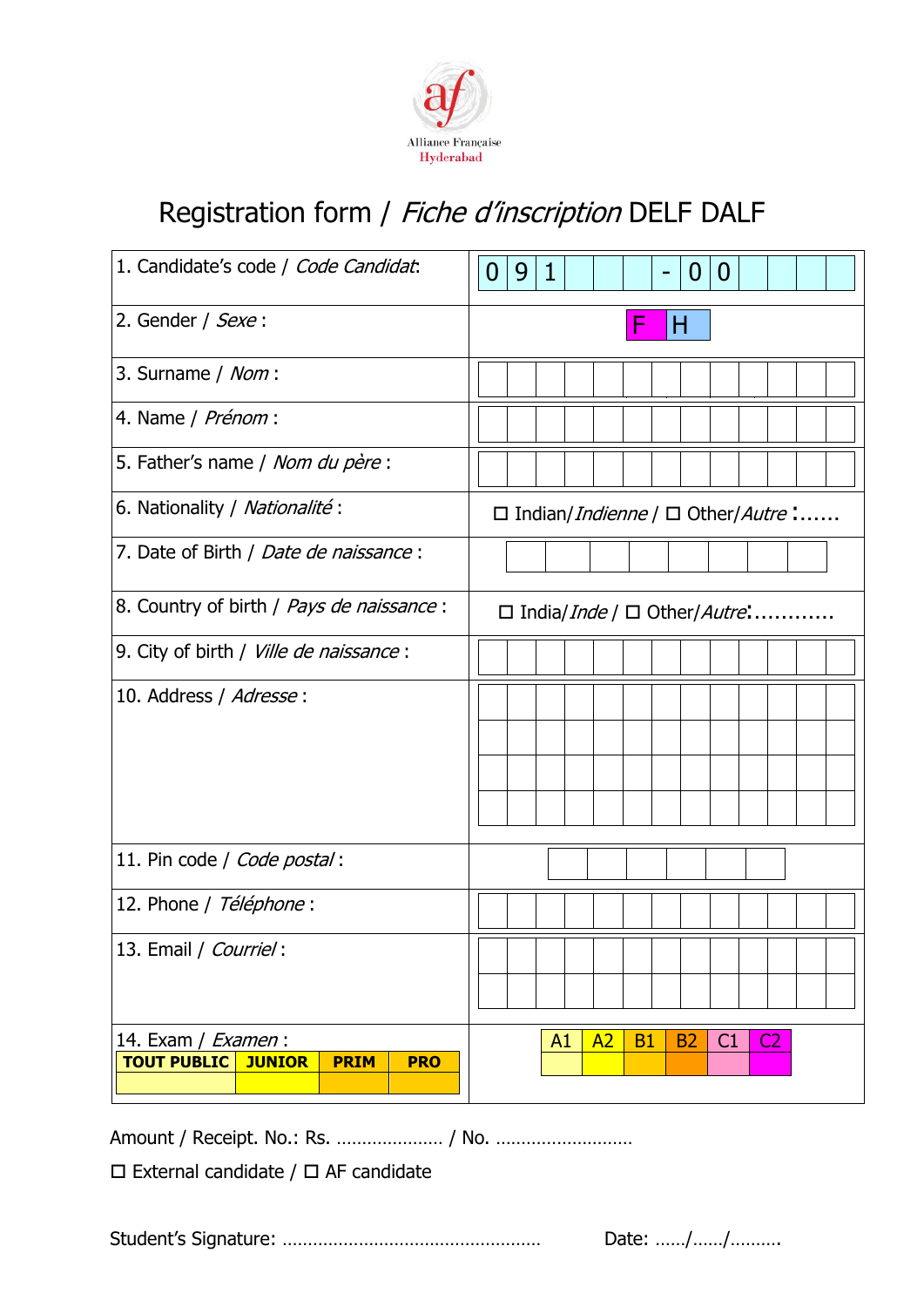





# **Rules and Regulations outlined by the Embassy of France in India for DELF-DALF Examinations**

## **Foreword**

The DELF and DALF are national examinations.

A national uniform rate is applied to all the examination centers across the country.

The examinations calendar specifying all the exam sessions for the year is scheduled at the beginning of the year. This calendar is published on the French Institute's website.

All examination centers are approved by the Embassy of France in India.

## **1 – SCOPE OF APPLICATION**

The general conditions of this document apply to all candidates appearing for the DELF (*Diplôme d'Études en Langue française*), DELF Junior (*DELF version junior*), DELF Prim (*DELF for primary school pupils*) and DALF (*Diplôme Approfondi de Langue Française*) examinations, hereinafter referred to as DELF/DALF, at any of the examination centres officially approved by *France Education Nationale* in India (Complete list of centres available on [this](http://www.ciep.fr/delfdalf/annuaire_centres.php) link).

## **2 – VALIDITY OF DELF / DALF DIPLOMAS**

The DELF / DALF diplomas are given the same recognition as all official diplomas/degrees issued by the *French Ministry of National Education* and have lifelong validity.

## **3 – ELIGIBILITY FOR APPEARING FOR DELF / DALF EXAMINATIONS**

3.1. Any person wishing to enhance their French language skills may appear for DELF/DALF without any prerequisites.

3.2. Appearing for DELF Junior is restricted to candidates aged between 11 to 17 years of age as on the day of the examination or in classes 6 to 12.

3.3 Appearing for DELF Prim is strictly restricted to primary school students aged between 7 to 11 years old or in classes 3 to 5

3.5. The DELF/DALF are independent diplomas: it is not necessary to be the holder of the previous level diploma in order to appear for a higher level examination (eg: a candidate does not need to have DELF A1 to appear for the DELF A2)

3.6. A candidate may appear for several examinations during the same session, but may not appear for two versions of the same level (e.g. a candidate can apply for DELF A1 and DELF A2 at the same time but NOT for DELF A2 and DELF Pro A2 at the same time).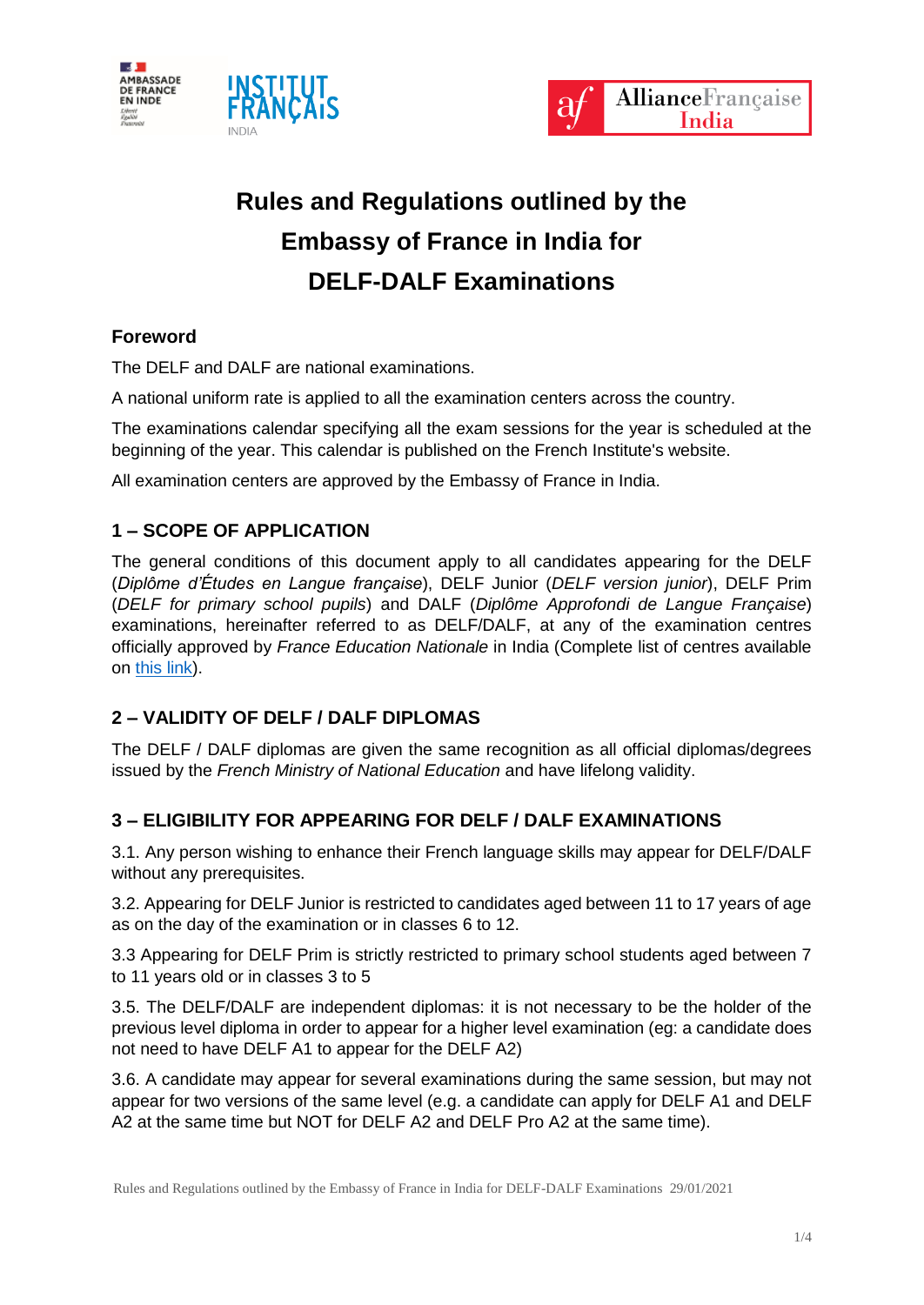



3.7. A candidate may appear for the same examination as many times as may be necessary for obtaining the desired diploma. However, they cannot appear for a diploma they already hold unless they surrender the already acquired diploma in a formal written letter duly submitted at least four months prior to the examination session (cf. process given below). A candidate who fares unsuccessfully in the second attempt shall lose the first diploma.

### **4 – PROCEDURE FOR APPEARING FOR DELF/DALF EXAMINATION**

4.1 The candidate must register **online** on the designated registration dates.

4.2. If any candidate had registered for DELF/DALF during a previous session, they must indicate the candidate number that had been allotted to them, regardless of the examination centre.

4.3. The registration fees for each diploma are fixed by the *French Institute in India* for all the examination centres in India for one calendar year. For information on the fees, please contact the examination centre of your choice.

## **5 – CANCELLATION / REIMBURSEMENT**

The DELF/DALF registration fees are neither refundable nor transferable.

## **6 – PROOF OF IDENTITY OF THE CANDIDATES**

The candidate must produce a photo identity card (Passport / Aadhar Card / Voter ID / Driving Licence) at the beginning of each oral and written examination. The examination centre reserves the right to verify the identity of the candidate at any time during the different examination stages. Candidate will not be allowed into examination hall without presenting an appropriate photo identity card

The examination timings are mentioned on the convocation provided to the candidate by the examination centre. Any candidate arriving late on the date of the DELF/DALF examinations shall be declared non-admissible and shall be refused entry to the examination halls. The candidates are required to be present outside the examination hall exactly 15 min before the start of the examination. The candidates will not be allowed to appear in the examination if they reach the examination centre after the start of the examination.

Registration fees shall neither be refunded nor transferred.

#### **7 – DISTURBANCE**

During the examination period, there must be no communications among candidates or between a student and an outsider by any means, such as phones. This rule applies to candidates in the examination hall and those on supervised breaks for visits to the bathroom.

#### **8 – BARRED ITEMS**

French Ministry of National Education barred various items for DELF/DALF examinations. These include but not limited to electronic items such as phone, smartphone, Bluetooth, microphone, headphone, microphone.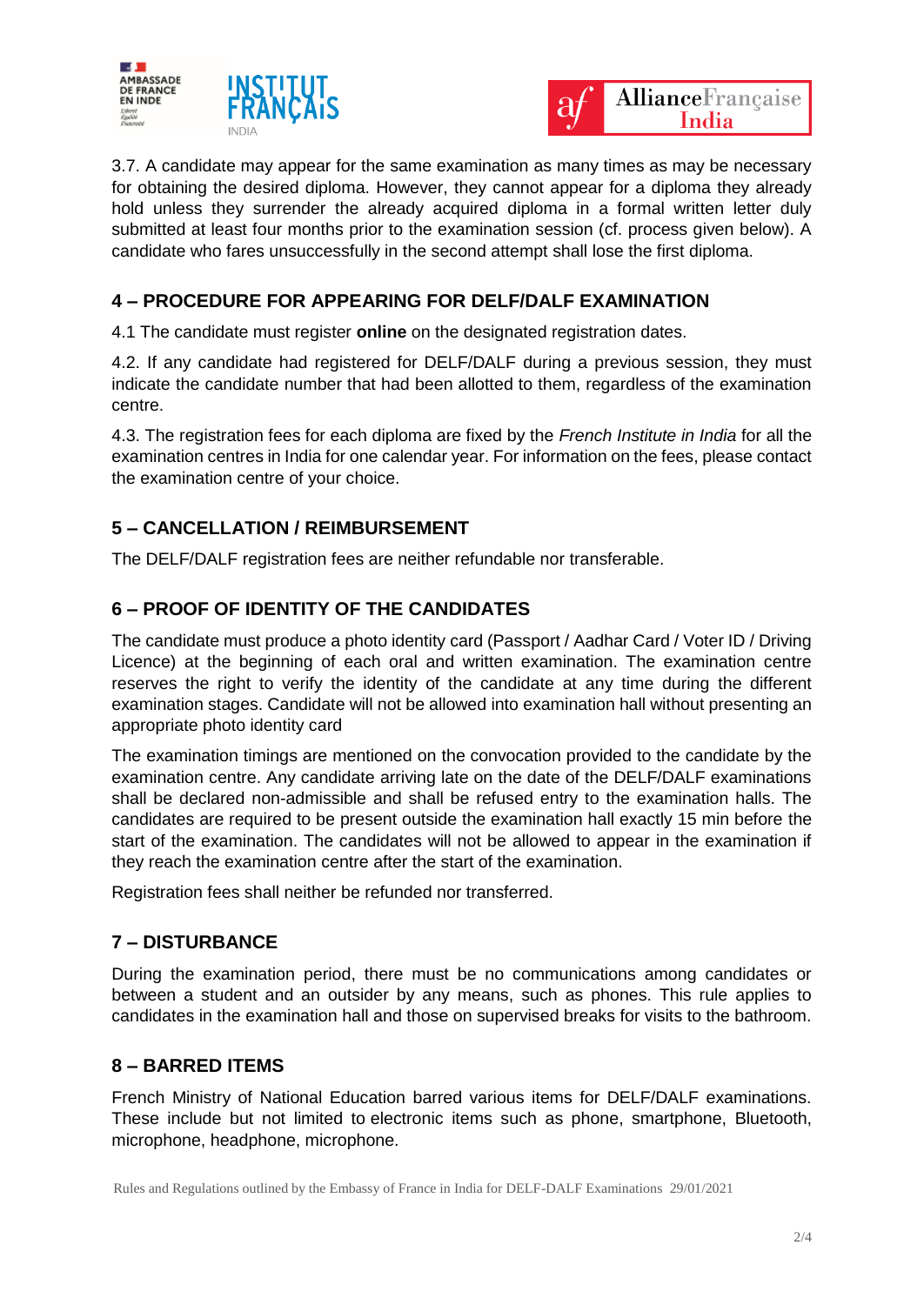



## **9 – COVID GUIDELINES**

9.1. Due to the ongoing COVID-19 crisis, it is mandatory for the applicants to wear masks.

9.2. If the temperature (< 37.4°C/99.4°F), candidates will have to undergo frisking by the staff on duty.

9.3. If the temperature is (> 37.4°C/99.4°F), candidates will be taken to the isolation room.

#### **10 – USE OF UNFAIR MEANS**

Using unfair means during examinations constitutes an offence under the French Law of December 23, 1901 on the prevention of the use of unfair means in public examinations and competitions. Any candidate caught in the act of using unfair means or attempting to use unfair means, shall be debarred from appearing for DELF/DALF examinations for 5 years.

#### **11 – DECLARATION OF RESULTS**

Once available, the results will be declared by each of the examination centres in accordance with their respective procedures. Detailed results will NOT be conveyed by telephone. The grades obtained by candidates in DELF/DALF examinations are confidential and CANNOT be made public by the examination centre or conveyed to a third party.

#### **12 – REVIEW OF RESULTS OBTAINED**

As DELF/DALF are State diplomas, the general rules and regulations of French examinations are applicable to them. Thus, the jury of examiners of the examination centre are sovereign (Conseil d'État – SEBAN – 29.07.83) and no review is allowed against decisions taken in application of this regulation.

#### **13 – COLLECTION OF DELF / DALF CERTIFICATES**

13.1. DELF/DALF certificates may be collected at the examination Centre once they are available. Requests for sending the attestation of success in examinations, DELF/DALF certificates or their copies by post or e-mail will NOT be entertained.

13.2. If a candidate is unable to collect their DELF/DALF certificate in person, they may designate a person to do so through an authorisation letter which MUST include ALL of the following details:

- The Full Name and the Signature of the Candidate who appeared for the DELF or DALF along with their 12-Digit Candidate Number
- The Session (Month and Year) of the DELF or DALF along with the level appeared for (A1, A2, … etc. )
- The Full Name and the Signature of the Person coming to collect the Certificates
- A photo identity card (Passport / Aadhar Card / Voter ID / Driving Licence) of the Person coming to collect the Certificates

Rules and Regulations outlined by the Embassy of France in India for DELF-DALF Examinations 29/01/2021